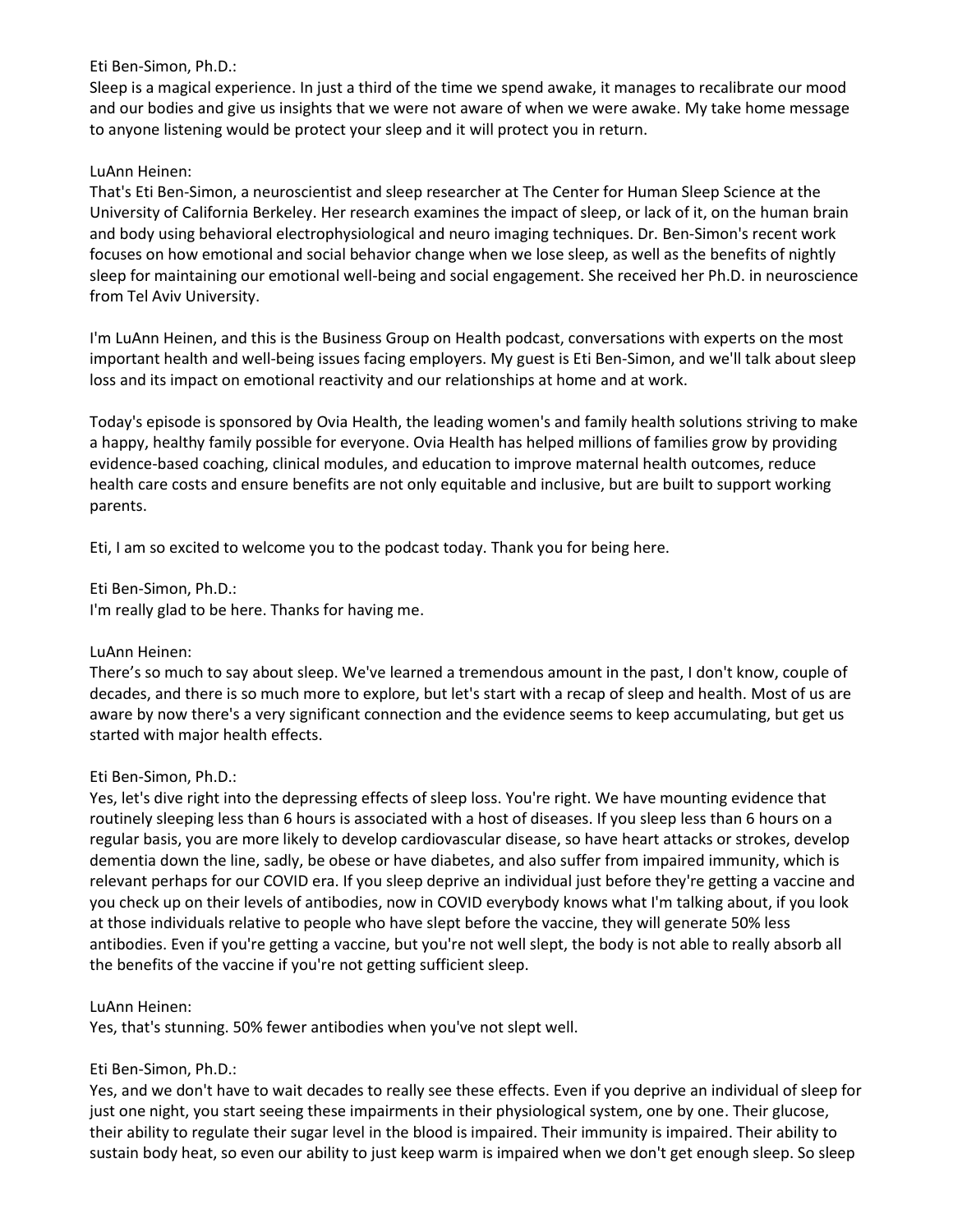loss in a way is almost like a physiological earthquake. It penetrates every system of our body and our brain. Sufficient sleep in a way is a winner takes it all approach to really having good health.

### LuAnn Heinen:

Wow. Now we're talking so much in the pandemic and after the pandemic about mental health. Sleep loss, I understand from your most recent research, has an effect on our emotions, our emotional regulation, and our behavior. Can you speak about that?

### Eti Ben-Simon, Ph.D.:

Yes, it's actually a very relatively new field in sleep science. When we just started looking at the effects of sleep loss, we focused mostly on people's cognition, so how well they can learn things, how well they can memorize new information. Only in the past decade or so we've also started asking the question, how does it make you feel if you have not slept enough? And it's funny that we came to this only now, because if you ask individuals in the streets, so if you take let's say 1000 Americans, and this is the survey that was done, and you ask them what do you feel is most impaired when you don't get enough sleep? 85% would say it is their mood. This is exactly what we see in studies. If you deprive people of sleep for some of the night or all of the night, the most powerful outcome is a reduction in their positive mood and an increase in their anxiety.

This is also mirrored in clinical populations, as well. People that suffer from depression or anxiety, 70% of them would complain about their sleep. In fact, disrupted sleep is part of the diagnosis for both depression and anxiety. As you mentioned, sleep is just as critical for our mental health as it is to our physical health. It's something that I'm really passionate about to try and convey to the public and is also part of my research. We can try and talk a bit if you want about the mechanisms, why we think sleep loss is so linked to our mental well-being.

### LuAnn Heinen:

Yes, I would be really interested to hear more about that. Just another note is that we intuitively know that sleep loss has an effect on our emotions and our behavior because when we have small children and they're behaving badly, it's the first parental excuse, you know? Bad night's sleep.

### Eti Ben-Simon, Ph.D.:

I think all of my research can be summed up in what happens when you take away a nap from a child. There it's so obvious, but it's also the same when we're grownups. When you take away sleep from an older adult, they become anxious, irritable, they become more depressed, not motivated. We're really just starting to uncover the mechanisms in the brain and in the body that are responsible for this behavior.

### LuAnn Heinen:

Well, how might sleep loss then affect our relationships and our engagement interpersonally, including how it might play out in the workplace?

### Eti Ben-Simon, Ph.D.:

Right after we have really internalized the effect of sleep loss on the individual themselves, in the past few years we've started asking what does sleep loss mean to the people around us, basically? How does it affect, if at all, our social relationship with other people? What keeps coming up is really fascinating. Sleep loss seems to have a bidirectional impact on our social relationship. On the one hand, the individual who has not slept enough is less interested in social interaction, and we keep seeing that individuals prefer to be alone, they prefer to spend less time with people if their sleep is poor or their sleep is disrupted. What is perhaps slightly more surprising is that we're also seeing these effects from other people that come into contact with someone who is sleep deprived. People prefer to not engage with individuals who are sleep deprived, so both sides of the social interaction are indeed affected by lack of sleep. We see it in romantic relationships. We see that there was a study done where they monitored 70 couples for two weeks, they monitored their sleep and also their relationship quality. What they found is that it's enough that one of the partners in the relationship did not sleep well that night for both of them to feel that their relationship is less positive and it has more conflict.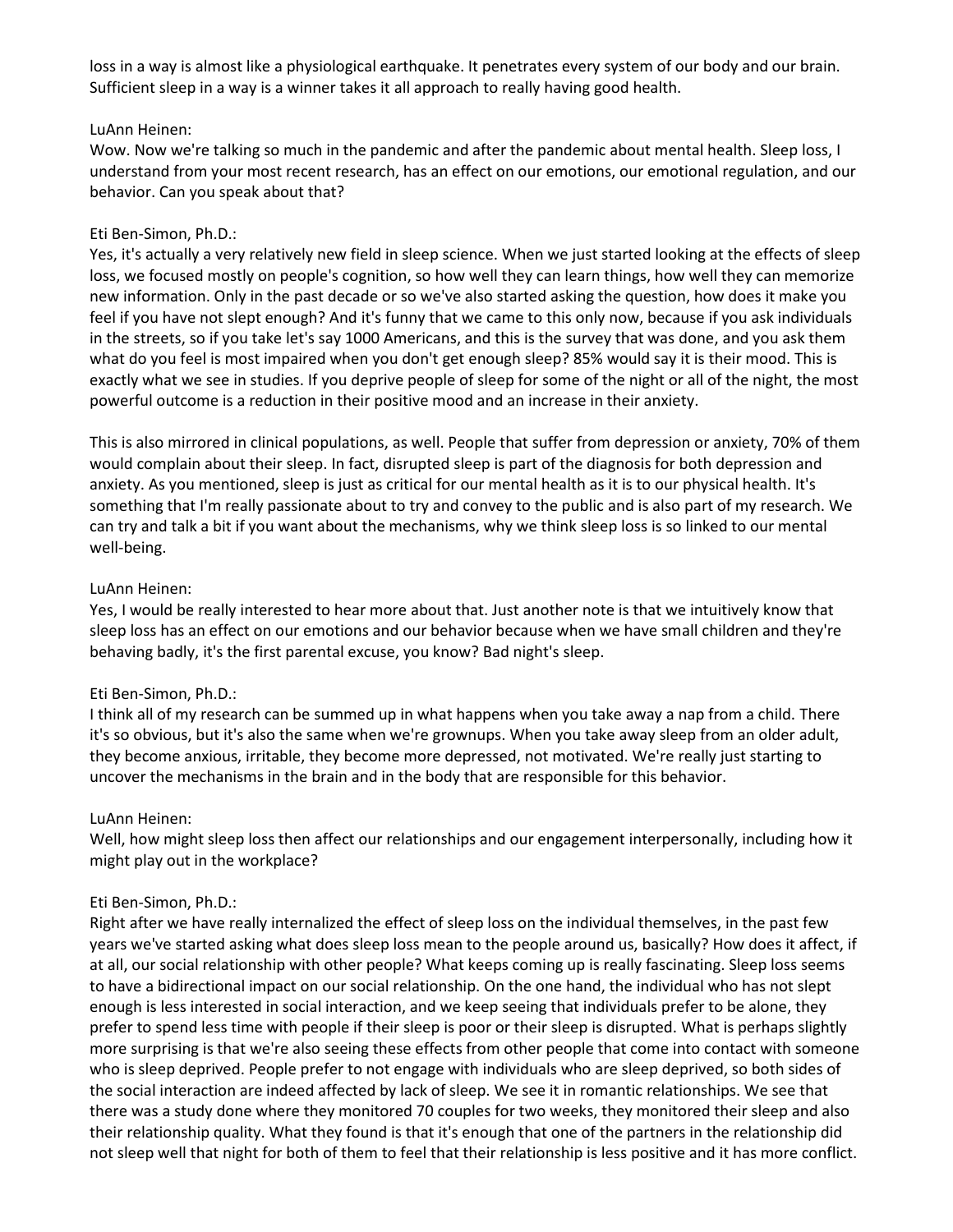They actually videoed these partners having a conversation and the poorer the sleep they had, the more conflict they had in their discussions with each other. We are seeing similar things in the workplace, too. In another study that they did in the University of Washington, which was really fascinating, they followed over 100 teams, so both the employers and the employees, and they looked at their sleep for two weeks and they found that if the leader of the team had poor sleep the night before, they were perceived by their employees as less charismatic. They were also more hostile to their employees and vice versa. The employees, if they had bad sleep, they were more hostile towards each other and towards their team leader. So sleep loss really penetrates our immediate social circle and its effect doesn't end in the individual, really propagates forward.

#### LuAnn Heinen:

That is stunning, really stunning. I'm tempted to go into the, what if your partner is the cause for your poor sleep, but we won't go there right now.

Eti Ben-Simon, Ph.D.: Actually, that's a great question. Have you heard of sleep divorce?

LuAnn Heinen: No. What is that?

#### Eti Ben-Simon, Ph.D.:

Sleep divorce is people that, because their sleep is affected by each other and we see that more and more, they sleep either in separate rooms or in separate beds. They might cuddle just before bed, but then each person sort of retires to their own bed, so they have better sleep. I recommend, if you feel like your partner is really ruining your sleep, why don't you give it a try? It can actually give you more benefits than you think.

#### LuAnn Heinen:

Something to consider. I may have not let you talk about the mechanism of why this affects our emotions and our behavior. Did you have more to say on that?

### Eti Ben-Simon, Ph.D.:

This is an ongoing process that we're trying to understand how sleep loss affects our emotions. So far we have several clues. One of them has to do with our ability to regulate emotions. Let's say you receive an email that stresses you a bit, you have a deadline, so the immediate response is an activation in the emotional centers of the brain. The amygdala, for instance, is the region found deep in the brain and it's highly activated whenever we feel emotionally aroused or stressed or frightened. That would be the first response, but then you might read the email again and say to yourself, you know what, I think I can handle this. This is not so bad. When that happens, what we see happening in the brain is activation in another part called the prefrontal cortex, which is right behind our eyebrows. What we see happen in the brain is that activity in the prefrontal cortex, tones down the activity of the amygdala, so that emotional regulation capability helps us feel less stressed. If you deprive an individual of sleep, and this is work that we have done in the sleep center, you see that the amygdala would still fire on as usual, but now the prefrontal cortex would not respond. It's not engaged. So we feel that emotional arousal, but there is nothing to calm us down, and we think this is one of the mechanisms why individuals who have not slept, feel more anxious and they are more worried. If sleep loss is chronic, then anxiety can develop and we see, in fact, that people who are suffering from insomnia, who have trouble sleeping, are twice as likely to develop anxiety relative to people who have good sleep.

This is kind of one clue that we're getting from brain activity, but we can also think about the link between sleep and emotion in terms of evolution. It's funny to think about it, but we are the only animal that deprive themselves of sleep for no good reason. In evolutionary terms, an email is not a good enough reason not to sleep. Whenever we deprive ourselves of sleep, it turns a signal to the body that we are in danger, because evolutionary wise, the only reasons animals would deprive themselves of sleep is they're either starving or there is a predator or they're migrating, something really big is happening. When we deprive ourselves of sleep, we go also into this mode of better safe than sorry, high arousal mode. When people are in that mode,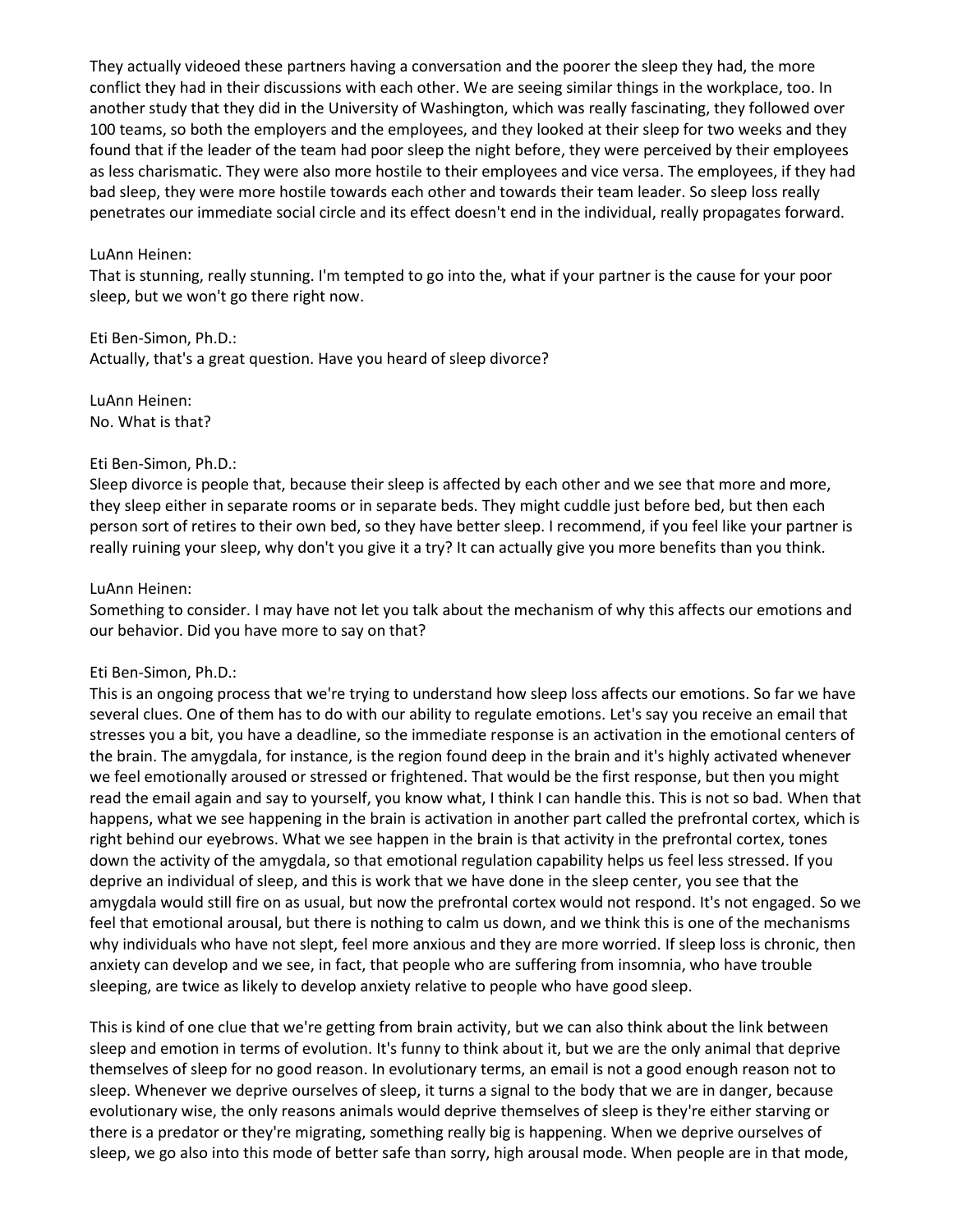what we see is happening is that they are more likely to pay attention to stressful, threatening stimuli around them, much more attention than to anything positive. If you are chronically paying more attention to negative and not to positive, this would affect your mood, this would affect your overall mental state. So, in a way, sleep is critical, if you want to balance our brain back into a positive, more relaxed state.

### Luann Heinen:

Beautifully explained. That all make so much sense.

Eti Ben-Simon, Ph.D.: Yes, you kind of wonder why do we do it to ourselves?

#### LuAnn Heinen:

I hate to pile on, but are there additional impacts of poor sleep on things like creativity, learning and memory?

### Eti Ben-Simon, Ph.D.:

That's a great question. Sleep has a remarkable impact on learning and memory, so much so that scientists believe processing memories is actually one of the key functions of sleep. If you take individuals and you let them memorize a list of words and then half of them stay awake and the other half are allowed to sleep, what you see the next day when you ask them about the words that they have learned is that only those that have slept were able to remember a significant amount of that list. The people who stayed awake forgot a lot more. You can actually even do it with a nap - a group comes in, they learn a list of words, some of them get to go to get a nap, the others read a book, and then you test them again, and you see the same fact. So the brain is failing at committing new information to memory without sleep. This is one of the main areas of research in sleep science and we're now starting to see exactly how the brain is processing new information when we are asleep. The analogy that I'd like to make, imagine that you are a director and you're walking around with a video camera filming something that you want to have in your movie. To be able to edit that movie, you have to stop filming, download the movie, and work on it. In a way, our brains, the only time that they have a break from constructing the images and the smells and the sensation of the world, is during sleep. It's the only time they can stop and process all that information that they have learned. That's why we think sleep is critical if we want to learn something new.

### LuAnn Heinen:

Can I follow up on the creativity aspect? What happens to creativity when you don't sleep?

### Eti Ben-Simon, Ph.D.:

Creativity in a way is finding new and novel ways to process information. What we're seeing is that sleep is not only helping us protect new information, it also helps us create new information. We have a lot of anecdotal examples of creative insights that came from sleep and specifically from dreams. For instance, the song *Yesterday* by Paul McCartney was first played out in the world to Paul McCartney's brain while he was dreaming. When he woke up, he was actually convinced that someone had written this song and he was surprised that it's a whole new song that his brain made up during sleep. We can also recreate these creativity tests in the lab. In 2004, there was a really clever study. They had participants perform this numerical quiz. You had to get to the right answer and the slow process would be by doing this 7 steps that give you the right answer. But the researchers, they put a hidden rule in the quiz that if you figured it out, you can get to the right answer, but in just two steps. Of course, they didn't tell the participants about this rule. They had them kind of try out the quiz. Again, half were able to sleep, half stayed awake. The next morning, they're asking them to do the quiz again. More than double the participants that were allowed to sleep were now figuring out the hidden rule. They figured out how to get to the answer in a much shorter time. That's relative to people who stayed awake, either during the night or during the day. So there's something about sleep that not only lets us commit new information to memory, but it also uses that information in creative ways and gives us insights that were not accessible to us when we were awake.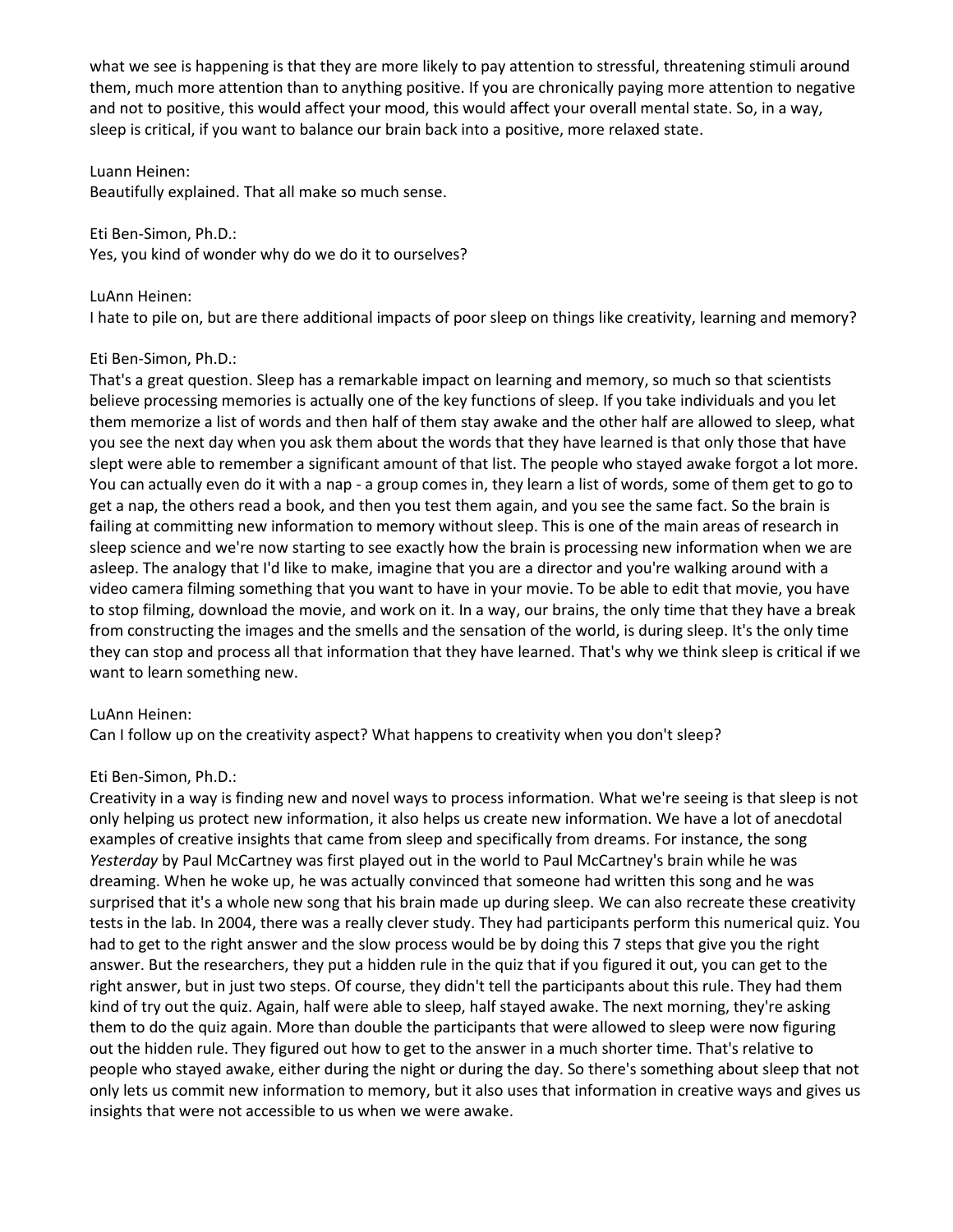### LuAnn Heinen:

I heard this story, I think it was Einstein who would take short little naps, timed naps, wake himself up with a pen and paper nearby and write down everything he'd been thinking about.

### Eti Ben-Simon, Ph.D.:

Yes, actually that was Thomas Edison. He used to nap on a chair holding, I think it was a metal bar or something very noisy, so the minute he would fall asleep, it would fall off his hand and wake him up. In a way he was really trying to get to that sleep mode that would give him insights and he would wake up, write down everything. Einstein was kind of like me. Well, that doesn't sound so good to say, but in terms of sleep, he really loved to sleep, and he loved to sleep late and he respected sleep a lot more than Edison. Edison was kind of just taking whatever he wanted from sleep, but he didn't really encourage sleep.

### LuAnn Heinen:

This is the Business Group on Health Podcast. We'll be back right after this short break.

### Ovia Health

As an employer, your workforce is looking at you to support them through ups, downs, and everywhere it matters most, and nothing matters more than family, especially a new addition to a family. But many new parents are struggling with mental health, juggling work and family, staying healthy, and finding the support they need to and through every stage of the family building process. I'm Gina Nebesar. I'm a working mom of three and an avid believer that everyone deserves to have a happy, healthy family. That's why I founded Ovia Health, to ensure people everywhere have access to a wide range of women's and family health services. Parents, especially women, are calling out for support and a helping hand to navigate the joys and challenges of working parenthood. Access to digital health tools, proven to improve physical and mental health outcomes means healthier pregnancies, confident working parents, and healthier employees. Visit <https://www.oviahealth.com/> to learn more.

# LuAnn Heinen:

Well, I think at this point, I'm thoroughly convinced of the health benefits and the mental health benefits and the work and learning benefits of sleep, considering a sleep divorce. Let's talk about how we can get better sleep. How much is ideal per night and what can you tell us about sleep quality?

# Eti Ben-Simon, Ph.D.:

I'm happy I convinced you, first of all, and I hope everyone listening is convinced. The recommendation for healthy adults is between 7 and 9 hours of sleep. This is based on many epidemiological studies showing benefits of that time range in terms of overall health, but it is also based on studies that we do in the lab, measuring objective impairments when people are getting less than seven. Now it's important to note that if you really want to get seven hours of sleep, you should probably allow for at least half an hour more time in bed, because we don't fall asleep the minute we get into bed. We sometimes wake up and it takes us a few minutes to fall back asleep. So if we want seven hours of net sleep, we should get 8 hours or 7½ hours of time in bed, of sleep opportunity, to allow for those 7 hours of sleep.

LuAnn Heinen: That's an important detail.

### Eti Ben-Simon, Ph.D.:

Yes, it is. Another important detail is that we're not always aware of how sleepy we are. In studies, you can measure objective impairments in participants that have not slept enough, but if you ask them how sleepy they are, in the first night of not getting enough sleep, they would notice how sleepy they are. But if you just keep them on low dose of sleep loss, let's say 6½ hours, over days they would grow accustomed to that sleepy feeling. So they would tell you they're not as sleepy, but if you measure their performance, they are still impaired. They are still suboptimal. We don't have a really accurate measure subjectively of how sleepy we are. That's why it's important to try to aim for that 7 to 9 hours, even if we feel like we can do with less, it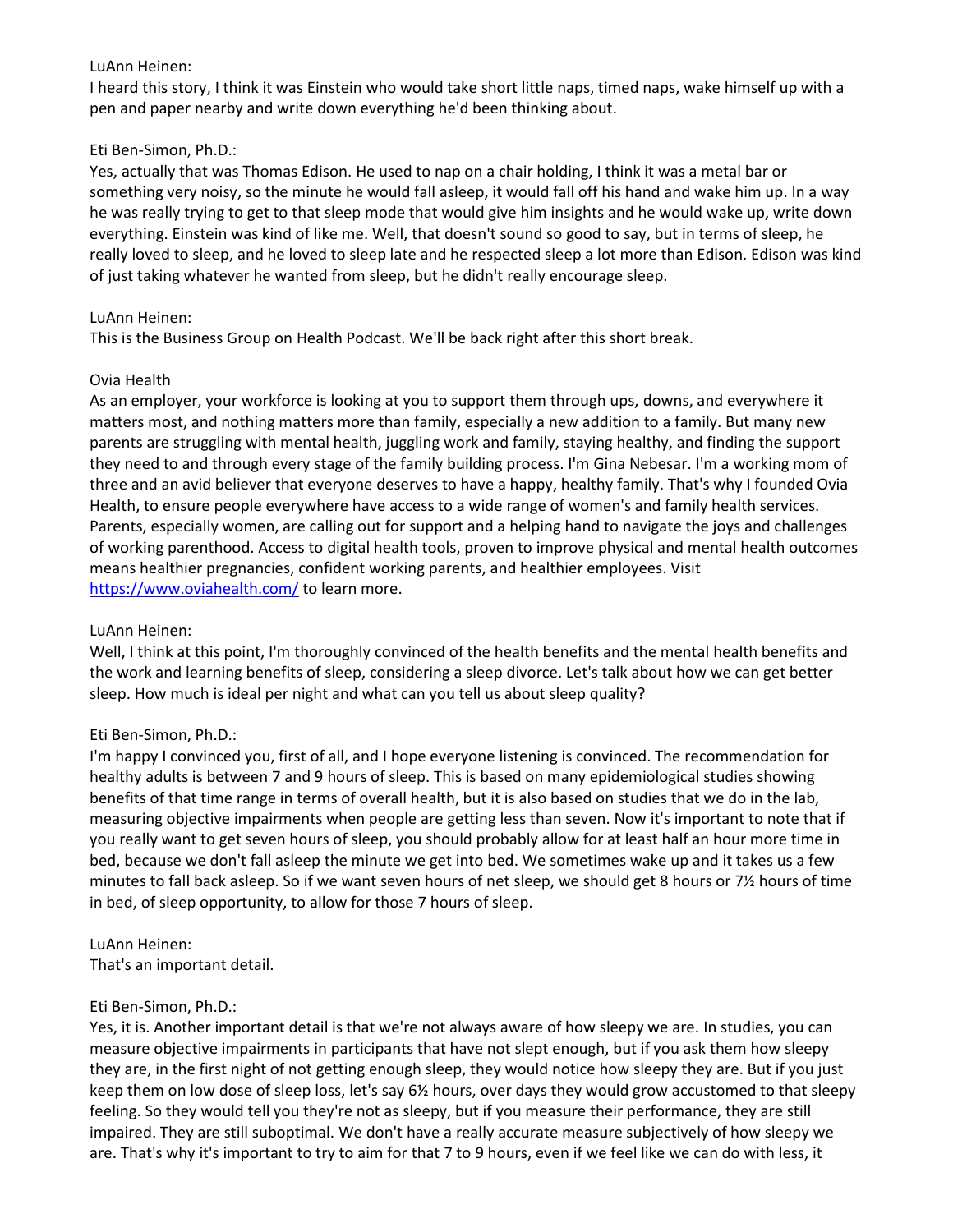doesn't always mean that we are functioning at an optimal state. I can say a bit about sleep need, because I think it's kind of confusing to really know how much sleep you need.

### LuAnn Heinen:

Yes, I think it is confusing to know. The other thing I'm considering is I think a lot of people think they have a measure of their sleep quantity, if not quality, with apps.

### Eti Ben-Simon, Ph.D.:

The trouble with apps is that they're using different algorithms to really detect sleep quality. It's not always consistent across different apps in the different companies. What kind of signals go into what they determine as your sleep score? I think the best thing for apps is to actually use it to monitor when you go to bed and when you get out of bed, so how much sleep you are actually getting. For instance, you can notice that when you go to sleep too late, your sleep is more disrupted. You don't have to look at sleep quality. Just look at the number of minutes you spend awake during the night because most apps are pretty good at telling you that you were awake during the night. They can underestimate it, but at least when they do mention that you were awake, you are more likely awake and not asleep.

I think it's really good to try and understand your sleep routine and when you are getting sufficient sleep in terms of getting into bed and getting out of bed. How much sleep do we need? Where do we fall within that range? It's sometimes really confusing to know, because I think for most of our life, our sleep is dominated more by society's needs than by our own, and this starts since we were at school and we were kind of yanked out of bed to go to school and then later university. A lot of the time we don't really have the flexibility to decide how much sleep we really need. I would like to offer a little experiment. If you want to experiment with yourself to understand how much sleep you need, try to pick a week where you don't have any obligations in the morning. Go to sleep in the evening as soon as you feel tired. So close your eyes every now and then, and try to see if you're tired enough to fall asleep. Don't mask your sleepiness. So caffeine and alcohol, you should only consume until noon so it doesn't stay in your body and mask your sleepiness. So you go to sleep whenever you feel tired and you don't use an alarm. After a few days of maybe sleeping in because you have accumulated some sleep loss, you will start to notice your own natural sleep rhythm, so both how much sleep you actually need and also when do you need it. Once you know that, it's very eye opening to understand what your sleep is really like and also what it truly feels to be awake, to be alert. Even if you can't get to that optimum all the time, just knowing what you're negotiating against is very insightful and can really improve your ability to fight for your sleep.

### LuAnn Heinen:

Most of us may not have much of an opportunity to run an experiment like that, or maybe you could on vacation or vacation week, but we're talking retirement before we figure that out.

# Eti Ben-Simon, Ph.D.:

I hope not. Actually COVID was a really interesting time. The fact that we're able to work more remotely, I think, can also give us more flexibility in terms of the sleep that we need. We can also talk about the workplace trying to be more accommodating and flexible in terms of people's sleep needs and not trying to schedule something too early in the morning. There was a study that was just done this year. Again, thanks to COVID, we can look at the effect of working remotely or working in the office, on people's sleep. What they found is that individuals who are evening types, who like to go to sleep late and wake up late, really benefited from working remotely in terms of their sleep, and also in terms of their mood, relative to workers who are evening types and had to go to the office. If you see this kind of data and you understand that you can have more productive and happier workers just by allowing them to work remotely, even for some of the time, I think that can make a difference.

# LuAnn Heinen:

You're right, I can imagine that. Although it does look like we're moving back to the office and so some of the old challenges are going to resurface for the evening types.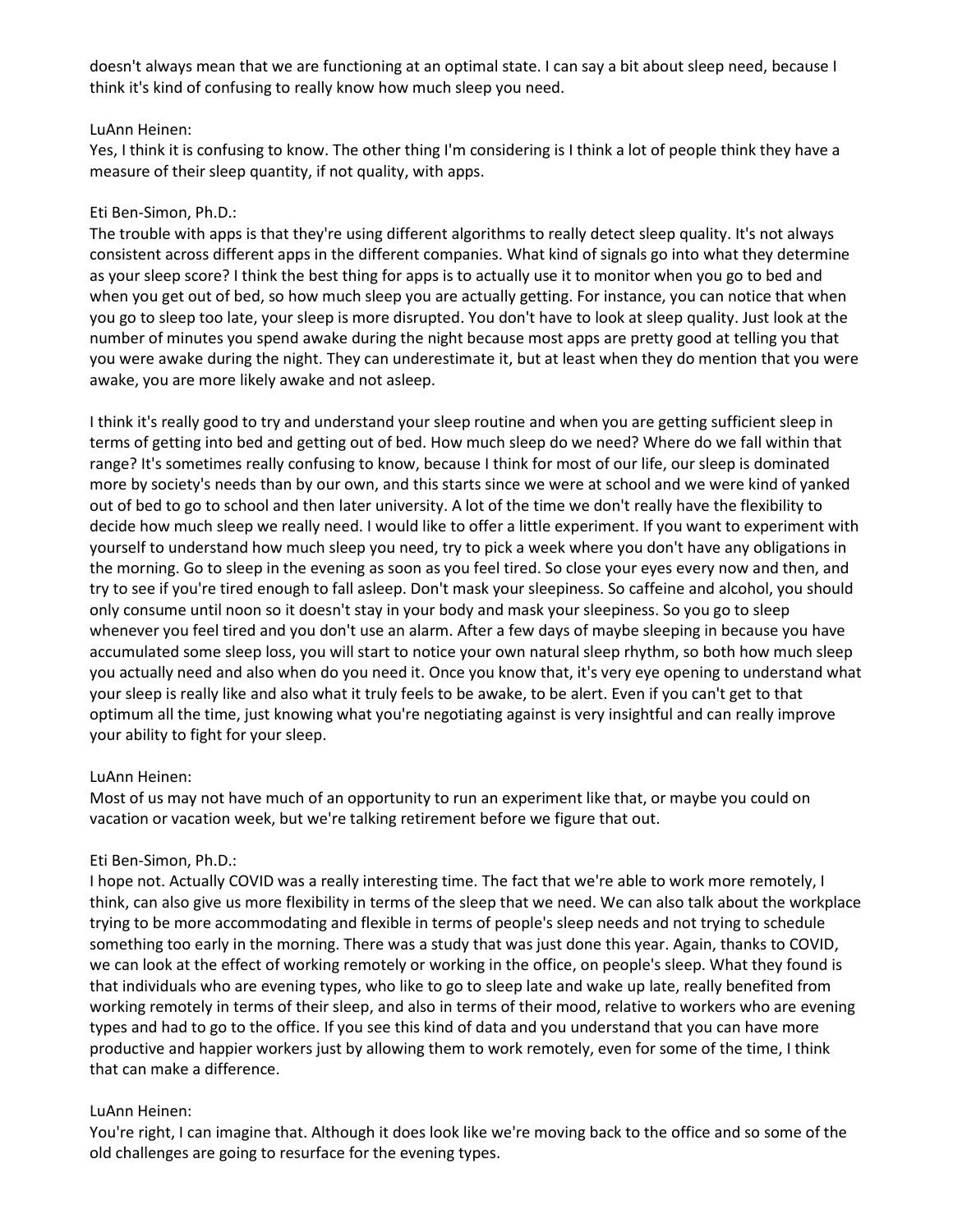#### Eti Ben-Simon, Ph.D.:

Yes, true, but once the conversation starts, there are solutions. I think the major challenge is to really start that conversation. Once you recognize the importance of sleep for productivity, for creativity, for just having people in a good and helpful mood. Once you start that conversation, you can find solutions. I always felt like the challenge was to really, it's more of a conceptual change. First of all, realizing that this is not something we can just ignore. The health conversation is often centered around what we eat and how much exercise we get, but sleep is the basis of all of these. You won't be able to enjoy the benefits of dieting or nutrition if your sleep is disrupted because the body goes into a stress mode that we discussed before. For instance, if you diet, but your sleep is disrupted, most of the weight that you would lose comes from muscles instead of fat, because the body becomes really stingy in terms of losing energy reserves. Again, going back to the idea that sleep loss is a major stressor for both the brain and the body.

### LuAnn Heinen:

You made a comment about the pandemic influencing and changing sleep patterns. There was recently a *New York Times* article about the pandemic's influence on the return, or they were speculating that it may explain the return, of an ancient pre-industrial age sleep pattern, where people wake up after a few hours of sleep and maybe use that as personal time, then return to bed closer to dawn and finish sleeping. Those kinds of intermittent sleep patterns, can you add those hours sleeping up and get to 7 to 9 and be in good shape?

### Eti Ben-Simon, Ph.D.:

We typically find that segmenting sleep actually impairs its restorative functions. There is evidence of what you mentioned, those two periods of sleep, but we don't see them when we look into societies that still live in tribes or without electricity, so pre-industrial societies, actually sleep continuously throughout the night. We don't see evidence that this is the way humans evolve to sleep. If it's the only way you can get sufficient sleep, then by all means do get it. If you're trying to somehow save time or manipulate sleep that way and you are artificially breaking your sleep into two, then it's not recommended.

### LuAnn Heinen:

Do you think as a society we're beginning to think about sleep as a priority now and do you foresee a culture change? Is that on the horizon?

### Eti Ben-Simon, Ph.D.:

I really, really hope so. I think we started the conversation. I think we're still far away from actually prioritizing sleep as we should, but two things that I've been optimistic about is school start time. Sleep scientists lobbied for years for a school to start a bit later. And the reason is that, teenagers have a shift in their biological clock that makes them go to sleep later. We also see these shifts in other animals as well. There's something about puberty that makes the biological clock prefer to sleep later and wake up later. Teenagers need between 9 and 11 hours of sleep. If they have to get up by 7:00 a.m. to go to school, or sometimes even earlier, they have to be in bed at around 9 to get the sufficient sleep they need. Their clock is not allowing for sleep that early. So we're really setting them up for failure in terms of getting sufficient sleep. It's such a critical time for them to get sufficient sleep because we want them to learn. The lobbying has really been successful in California, and in 2019, a bill was approved that middle schools would not start earlier than 8 and high schools would not start earlier a year than 8:30. This makes me really happy because every study done to date where we're trying to delay school start time, in either the U.S. or in the UK this was done as well, we're seeing incredible improvements in academic performance, in mood, in motivation of the students. If we talk a about teenagers that can drive, when you push school start time to an hour later, you see a 70% reduction in the number of car accidents of students just going into school.

### LuAnn Heinen: Very significant. Wow.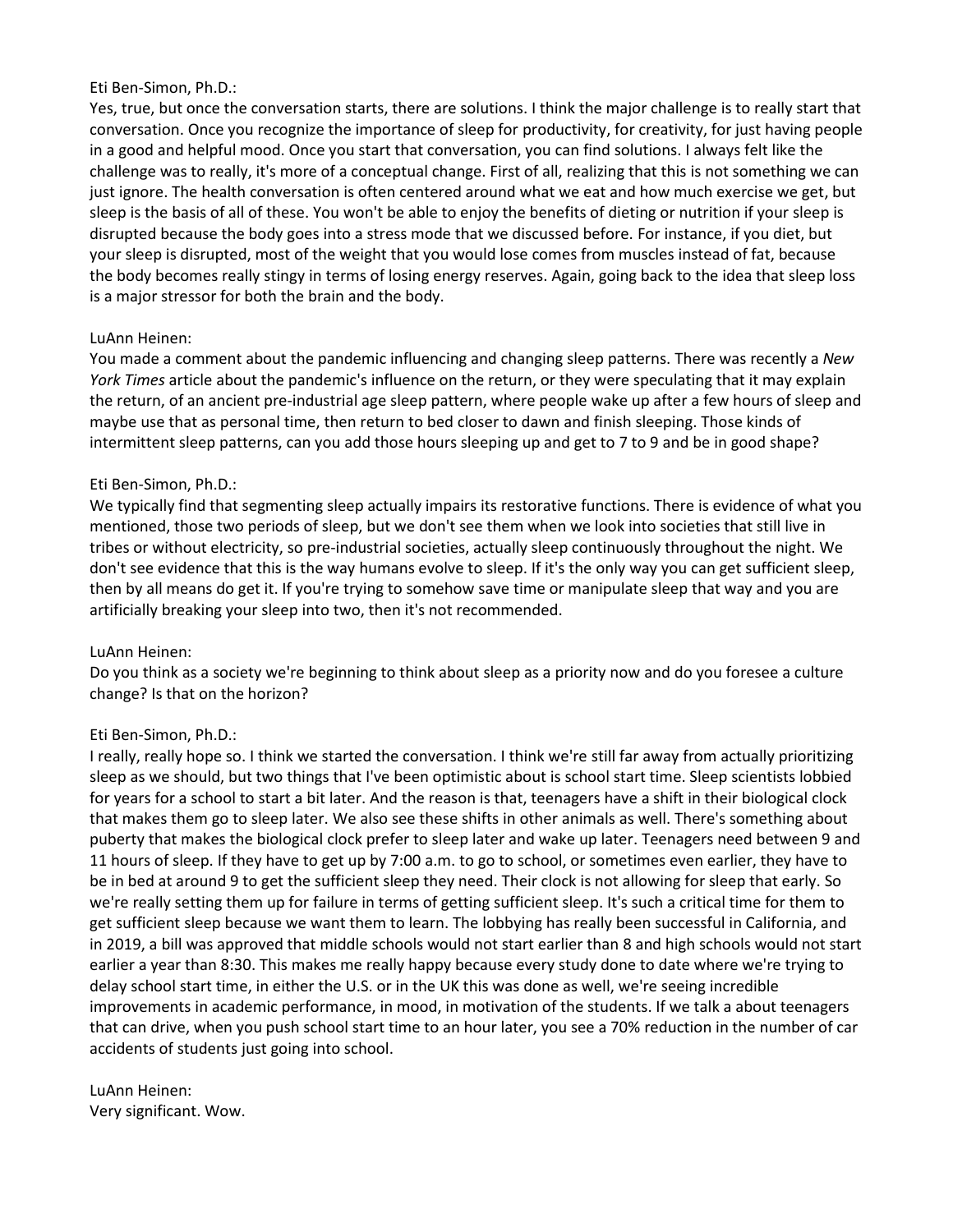### Eti Ben-Simon, Ph.D.:

It's very significant and it is encouraging that California has started this move towards allowing more sleep for teenagers.

# LuAnn Heinen:

It seems that every year when it's daylight savings time, there's more pushback against daylight savings from sleep experts and even the general public.

# Eti Ben-Simon, Ph.D.:

Yes, you read my mind. I was actually about to talk about daylight saving time. That's the second discussion that I'm happy has started. The Monday right after daylight saving time, it's a Monday where we're all losing an hour of sleep because during the time we're asleep, the clock is shifted. The Monday right after daylight saving time has significantly more accidents than any other Monday of the year. It also has 21% more cardiovascular events, so heart attacks, relative to any other Monday of the year. We are seeing more and more negative impacts of that lost hour of sleep on public health. I think one of the reasons we're seeing that is because we're already very short on our sleep. In 1940, the average American slept 7.9 hours a night. From the 90s until today, that number is reduced to 6½ hours a night. We have lost in the past few decades more than an hour of sleep, and I think it takes its toll on our health, and when daylight saving time comes, we're shifted even more radically toward shorter sleep. I encourage canceling daylight saving time and I think that's the status of most sleep scientists. I think we can really find other creative ways of enjoying light or avoiding darkness other than just cutting our sleep short.

# LuAnn Heinen:

Well said, maybe we're ripe for a change.

# Eti Ben-Simon, Ph.D.:

Yes, absolutely. The discussion also is about which time zone we should actually keep. That's another interesting aspect, because if we keep daylight saving time as permanent, it means that our biological clock and objective time or sun time is actually always going to be 1 hour apart. And that has a negative impact as well, because it's almost like we're 1 hour jet lag for the entire year. So the conversation is also about which time we should keep, and standard time, what we do in the winter, is actually the time where the sun and our biological clock are more in sync.

# LuAnn Heinen:

So winter is best. Let's talk about any bedtime rituals, going to sleep rituals, that we haven't talked about.

# Eti Ben-Simon, Ph.D.:

My advice for bedtime routine is to allow for at least an hour of relaxing activity before we go to bed, so reading or having a bath or watching something that's not too arousing. It's actually something we do automatically for children, but we fail to do it for ourselves, even though we need it just as much, if not even more given our hectic schedules. Sleep is a spontaneous process and it's sometimes hard to summon. You can't just fall asleep at will, but you can help it by creating the right atmosphere, the right context. A common, safe environment really welcomes sleep, so try to create that before bed. I know that many people use an alarm to wake up, but I will actually use an alarm to get into bed because if we get sufficient sleep, we wake up naturally. But detecting that we are sleepy at night, given technology and artificial light, is actually much harder because if something is too arousing, it can mask temporarily our sleepiness levels.

# LuAnn Heinen:

Well, isn't that why we use CBD or melatonin to help, asking tongue in cheek?

# Eti Ben-Simon, Ph.D.:

You can, but you can also realize your own sleepiness levels if you allow for that relaxing routine. If your immediate surrounding before sleep is not too arousing, you would feel that signal that you are ready for bed.